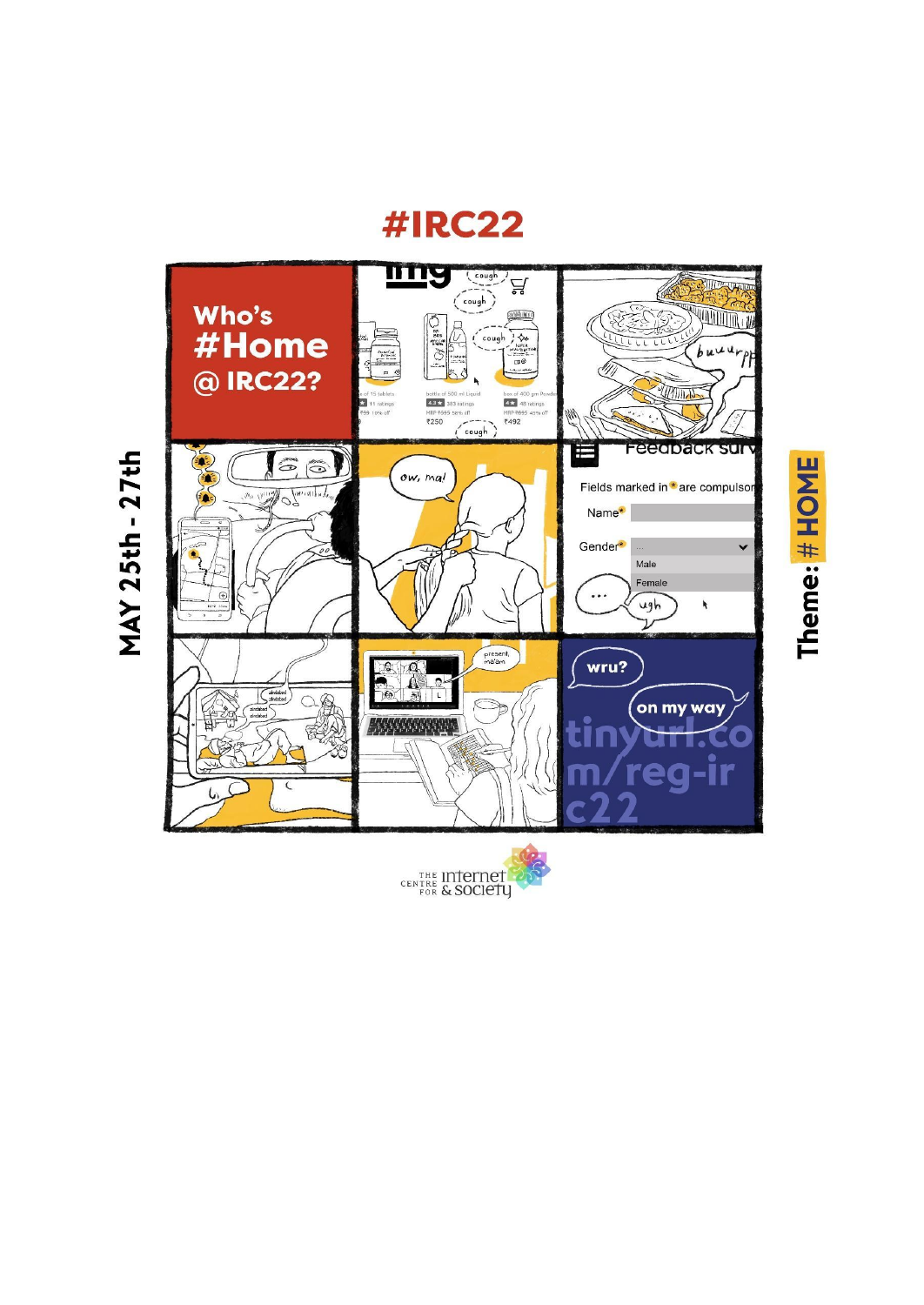**Internet Researchers' Conference** (IRC) is an annual conference series conceptualised and initiated by the researchers@work programme of the Centre for Internet and Society (CIS), India in 2016 to gather researchers and practitioners engaging with the internet in/from India to congregate, share insights and tensions, and chart the ways forward.

The fifth edition of the conference brings together a set of reflections and conversations on how we imagine and experience the **home** —as a space of refuge and comfort, but also as one of violence, care, labour and movement-building. What has it meant to be at home, and what is home? What is and has been the role of the internet and digital media technologies in navigating the contours of a changing 'normal'? How have/can digital technologies help overcome, or exacerbate existing social, economic and political challenges during the pandemic? What forms of digital infrastructure—tools, platforms, devices and services—help build, sustain and alter the notion of home?

This year, for the first time, the conference will be held online on **Zoom, from Wednesday, May 25, to Friday May 27, 2022.**

The conference team comprises Aayush Rathi, Abhishek Sekharan, Ambika Tandon, Chiara Furtado, Pranav Manjesh Bidare, Shweta Mohandas, Saumyaa Naidu and Puthiya Purayil Sneha, with inputs by Sumandro Chattapadhyay. The conference posters have been designed by Aparna Chivukula, and moderation and communications support has been provided by the Communications Team at CIS. The Internet Society Foundation, and the Association for Progressive Communications' Feminist Internet Researchers' Network are supporting this edition of the conference.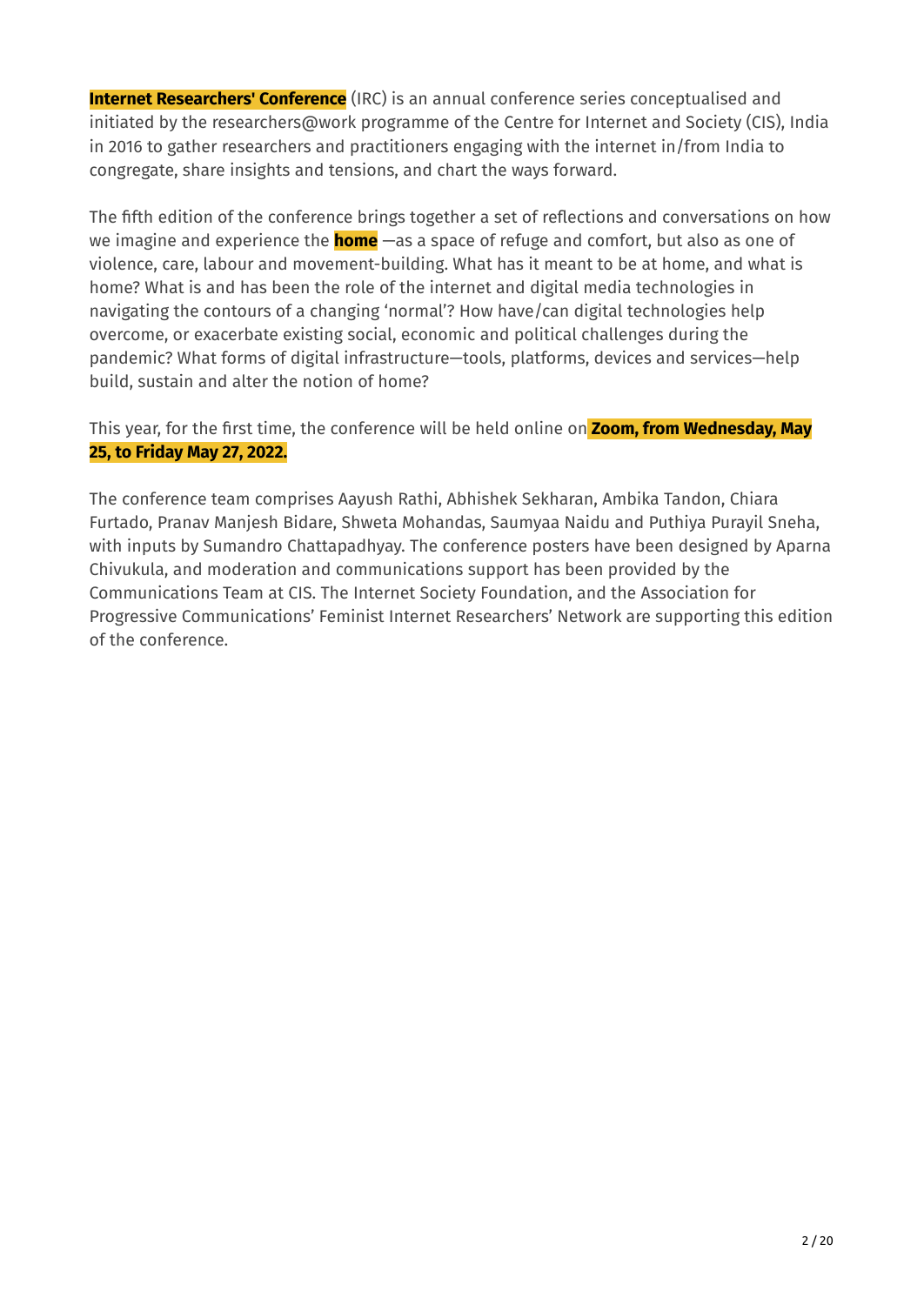# **Contents**

| Internet Researchers' Conference      | 04 |
|---------------------------------------|----|
| IRC22: #Home                          | 05 |
| Programme - Day 01, Wednesday, May 25 | 06 |
| Programme - Day 02, Thursday, May 26  | 08 |
| Programme - Day 03, Friday, May 27    | 10 |
| <b>Conference Participants</b>        | 13 |
| Centre for Internet and Society       | 20 |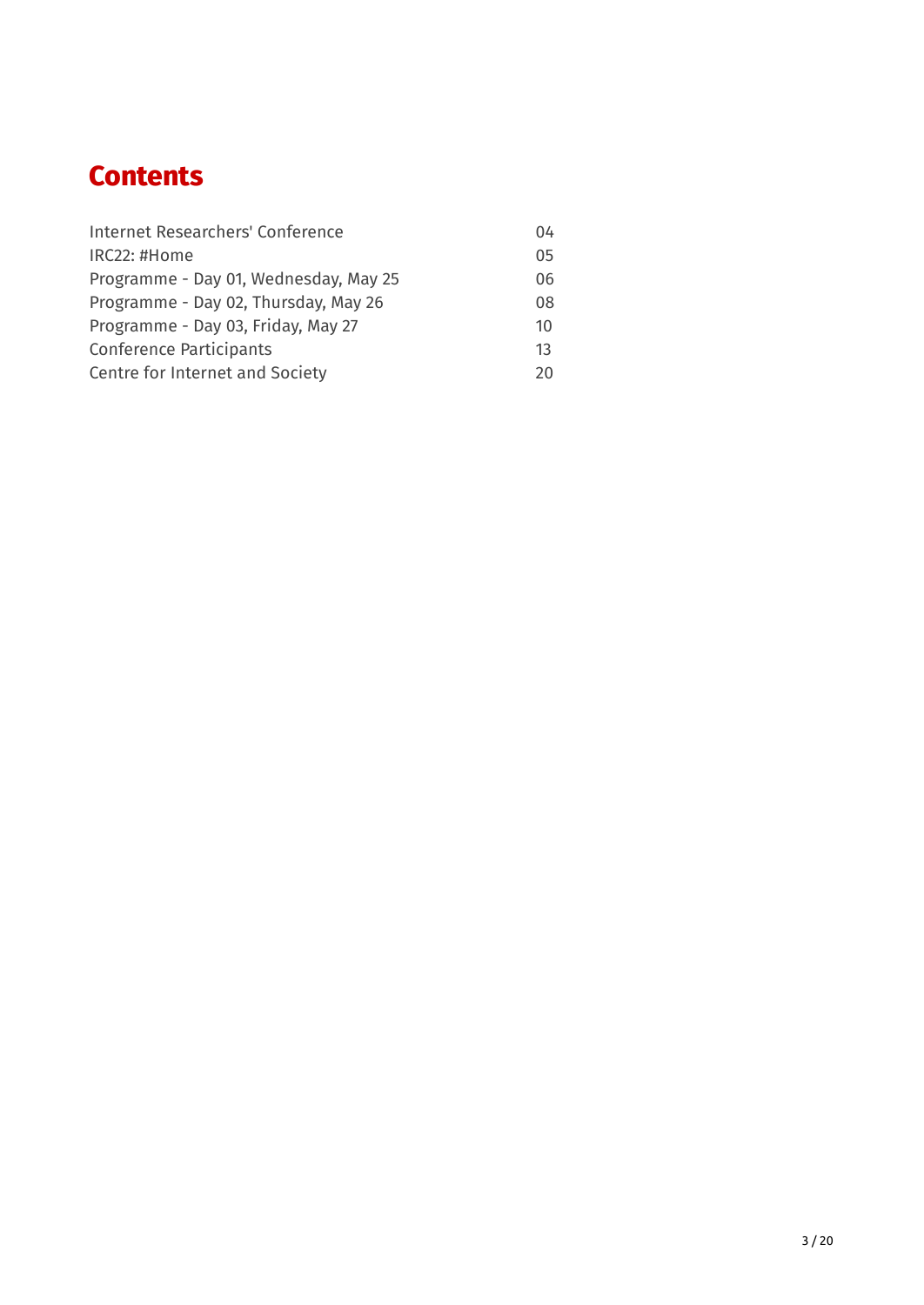# **Internet Researchers' Conference**

The last decades have seen a growing entanglement of our daily lives with the internet, not only as modes of communication but also as shared socio-politico-cultural spaces, and as objects of study. The emergence of new artefacts, conditions, and sites of power/knowledge with the prevalence of digital modes of communication, consumption, production, distribution, and appropriation have expectedly attracted academic and non-academic explorers across disciplines, professions, and interests.

Researchers and practitioners across the domains of arts, humanities, and social sciences have attempted to understand life on the internet, or life after the internet, and the way digital technologies mediate various aspects of our being today. These attempts have in turn raised new questions around understanding of digital objects, online lives, and virtual networks, and have contributed to complicating disciplinary assumptions, methods, conceptualisations, and boundaries.

The researchers@work programme at the Centre for Internet and Society (CIS) understood this as an opportunity to initiate an annual conference series titled 'Internet Researchers' Conference,' or IRC in 2016. The abbreviation is of course a reference to an early protocol for text-based communication over the internet, and a net culture of anonymous and explorative peer-to-peer communication taking place through IRC chat rooms.

This conference series is driven by the following interests:

- creating temporary autonomous discussion spaces for researchers studying internet in India and in other comparable regions,
- foregrounding the multiplicities, inequalities, hierarchies, tensions, and urgencies of the digital sites and users in India,
- accounting for the various layers, conceptual and material, of experiences and usages of internet and networked digital media in India, and
- exploring and practising new modes of research and documentation necessitated by new (digital) forms of objects of power/knowledge.

The first edition of the Internet [Researchers'](https://cis-india.org/raw/irc16) Conference series was held in February 2016. It was hosted by the Centre for [Political](https://www.jnu.ac.in/SSS/CPS/) Studies at Jawaharlal Nehru University, and was supported by the CSCS Digital Innovation Fund. The second Internet [Researchers'](https://cis-india.org/raw/irc17) Conference was organised in partnership with the Centre for [Information](http://citapp.iiitb.ac.in/) Technology and Public Policy (CITAPP) at the International Institute of Information Technology Bangalore (IIIT-B) campus on March 03-05, 2017. The third Internet [Researchers'](https://cis-india.org/raw/irc18) Conference was organised at the [Sambhaavnaa](http://www.sambhaavnaa.org/) Institute, Kandbari (Himachal Pradesh) during February 22-24, 2018, and the theme of the conference was 'offline'. The fourth Internet [Researcher's](https://cis-india.org/raw/irc19-list) Conference was held at Lamakaan, [Hyderabad](https://digital.lamakaan.com/) from January 30 - February 01, on the theme of the 'list'.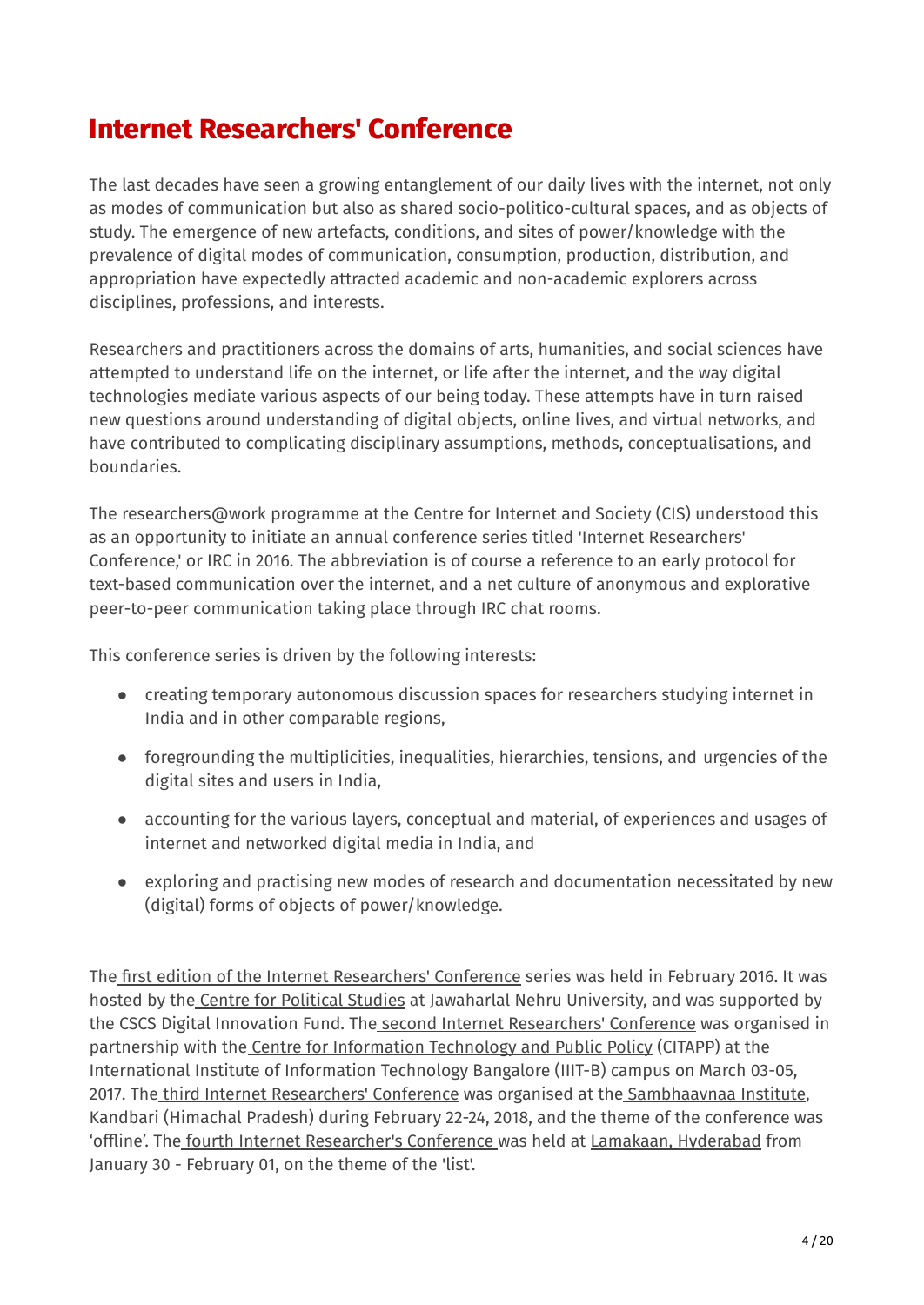# **IRC22**: **#Home**

The 'home' has been a key line of defence in efforts to curtail the spread of COVID-19. Public health recommendations and governmental measures have enforced numerous restrictions on daily living, including physical distancing and isolation, home confinement, and quarantining. These mandates to be at home have relied on the construction, and assumption, of home as a familiar, stable and safe space.

However, home has always been a site of intense political contestation—be it through the temporal frames of belonging, ideas of citizenship and regionalism, role in the reproduction of capital accumulation, or as material signifiers of social status. Over the past 2 years, digital infrastructures have played an intensified role in the meaning making of the home. Coming to terms with the pandemic entailed an accelerated embedding of digital systems in many of our relationships. Be it with the state, educational institutions, workplaces, or each other. Solutions to the many challenges of infrastructure and mobility emerging over the last year have been sought in digital technologies. The digital mediation of the pandemic has ushered in visions of the 'new normal' as situated wholly in the digital.

While the initial anxieties of living through the pandemic may have now eased, and we make forays into a changed world, the spectre of the 'next normal' awaits. As we continue to come to terms with, and find ways to reorient the disruption of life, being at home has acquired many new meanings. What has it meant to be at home, and what is home? What is and has been the role of the internet and digital media technologies in navigating the contours of a changing 'normal'? How have/can digital technologies help overcome, or exacerbate existing social, economic and political challenges during the pandemic? What forms of digital infrastructure—tools, platforms, devices and services—help build, sustain and alter the notion of home?

For IRC22, we invited sessions across a range of formats and themes to explore and challenge conceptions of the home. Different people imagine and experience the home in various ways—as a space of refuge and comfort, but also as one of violence, care, labour and/or movement-building. We invited contributions that speak to these provocations through one or more of the above thematic areas. A set of 12 sessions were finalised for the conference (including 4 individual presentations), based on peer selection by teams and presenters who proposed sessions as well as an external review.

See the call for sessions here: <https://cis-india.org/raw/internet-researchers-conference-2022>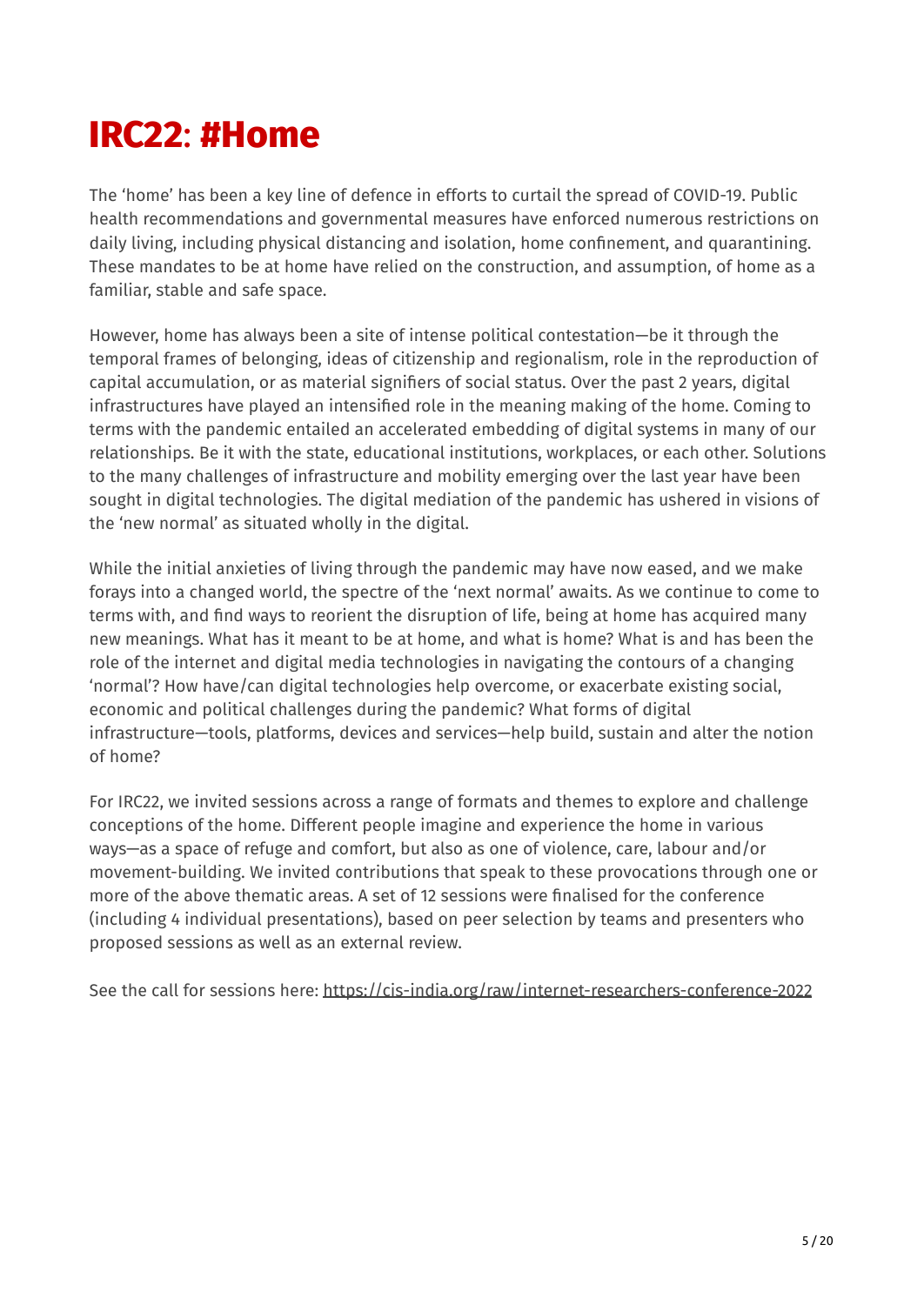## **Programme – Day 1, Wednesday May 25**

14:00- 14:30 **Introduction to the Conference, Code of Conduct and Opening Remarks**

#### 14:30- 15:30 **#WaitingForFood Nisha Subramanian and Rhea Bose**

"Don't come to Burger King, let the King come to you! Order safe deliveries from our kitchen to your doorstep on Swiggy or Zomato. Stay home, stay safe".

The above caption is from an advertisement by the popular fast food joint Burger King, during the peak of the Covid-19 pandemic. Indeed, one would have come across many such advertisements, centering the safety of the customer, from restaurants and food delivery platforms during the pandemic. Delivery platforms also reinforced this idea of 'safe access to food from home' through measures such as temperature checks and vaccination status of the delivery workers, option of no-contact delivery etc. Within such a context, the idea of 'home' acquired a certain valence, imbued with a sense of comfort that allowed for multiplicity of food options to be delivered within a short span of time, without compromising one's safety. In this session, we propose to explore aspects of time, space, and home in the context of food delivery in the pandemic. While we explore time through the concept of 'waiting', we look at space through processes of simultaneous compression and rarefaction.

### 15:30-16:30 **#IdentifyingTheIdeaofLaborinTeaching – Negotiating Pedagogy at Home and Inside Classroom(s) Sunanda Kar and Bishal Sinha**

If we introspect the past two years in the context of the pandemic, techno-digital tools and methods have become a necessity from being a substitute in our daily ventures. Schools, colleges and other institutions were forced to continue with what we became familiar as 'work from home'. Taking work spaces as case studies (offices/schools/colleges) we aim to explore how 'home' has transformed itself from an informal space to a formal one through the medium of digital devices and the internet. Schools, in particular, have undergone a shift in the modes of their practices – onsite to online (home), which has also resulted in the transformation of spaces within which pedagogy used to navigate.

16:30-16:45 **Break**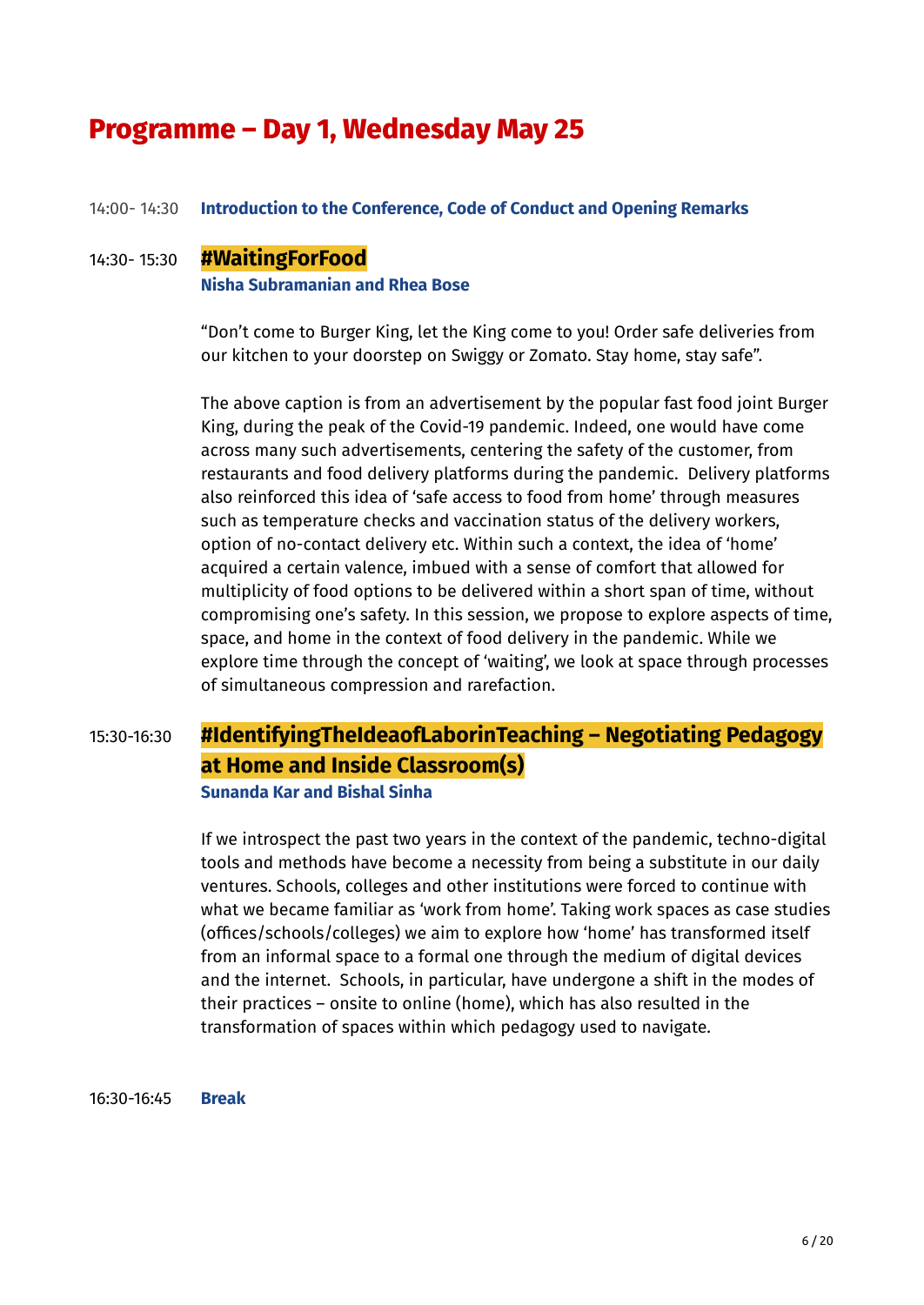#### 16:45-18:15 **#HomeBasedFlexiworkInCovid19**

### **Sabina Dewan, Mukta Naik, Ayesha Zainudeen, Gayani Hurulle, Hue-Tam Jamme and Devesh Taneja**

The objective of this session is to elicit how the COVID-19 pandemic has affected work for women in India and Sri Lanka, through the opportunities of remote and flexible work (centred around the home).

The COVID-19 pandemic has brought out unprecedented changes to the way we work. Some have lost jobs, while others have shifted to remote work. Some have seen their businesses stagnate while others have grown new ones from home. Undoubtedly digital connectivity has been crucial to continuity of work for many, through remote and flexible work opportunities, often centred around the home.

18:15-18:30 **Break**

### 18:30-20:00 **#Involute - Jagged Seams of the Domestic and the Vocational Akriti Rastogi, Deepak Prince, Misbah Rashid and Satish Kumar**

This session argues that the "new normal" of post-covid society hinges on the involution of modernity's separation of the domestic and the vocational. In this time of the pandemic, spaces of work (offices, factories, construction sites) and sites of public consumption (malls, theatres, markets) are marked by the sign of the virus. The virus as a symbol, is something that interrupts a form of sociality which has been dubbed "offline", "in-person", "face to face" and various other terms which indicate a distinction to screenally mediated sociality that unfolds in an imagined, digital space. Work-from-home then emerges as a suture that allows for sociality to recommence, having been briefly interrupted in "physical" sites. And this movement is what has been dubbed the new normal. The seemingly contemporaneous cohabitation of the two spatialities that such a reality functionally necessitates is, however, far from seamless.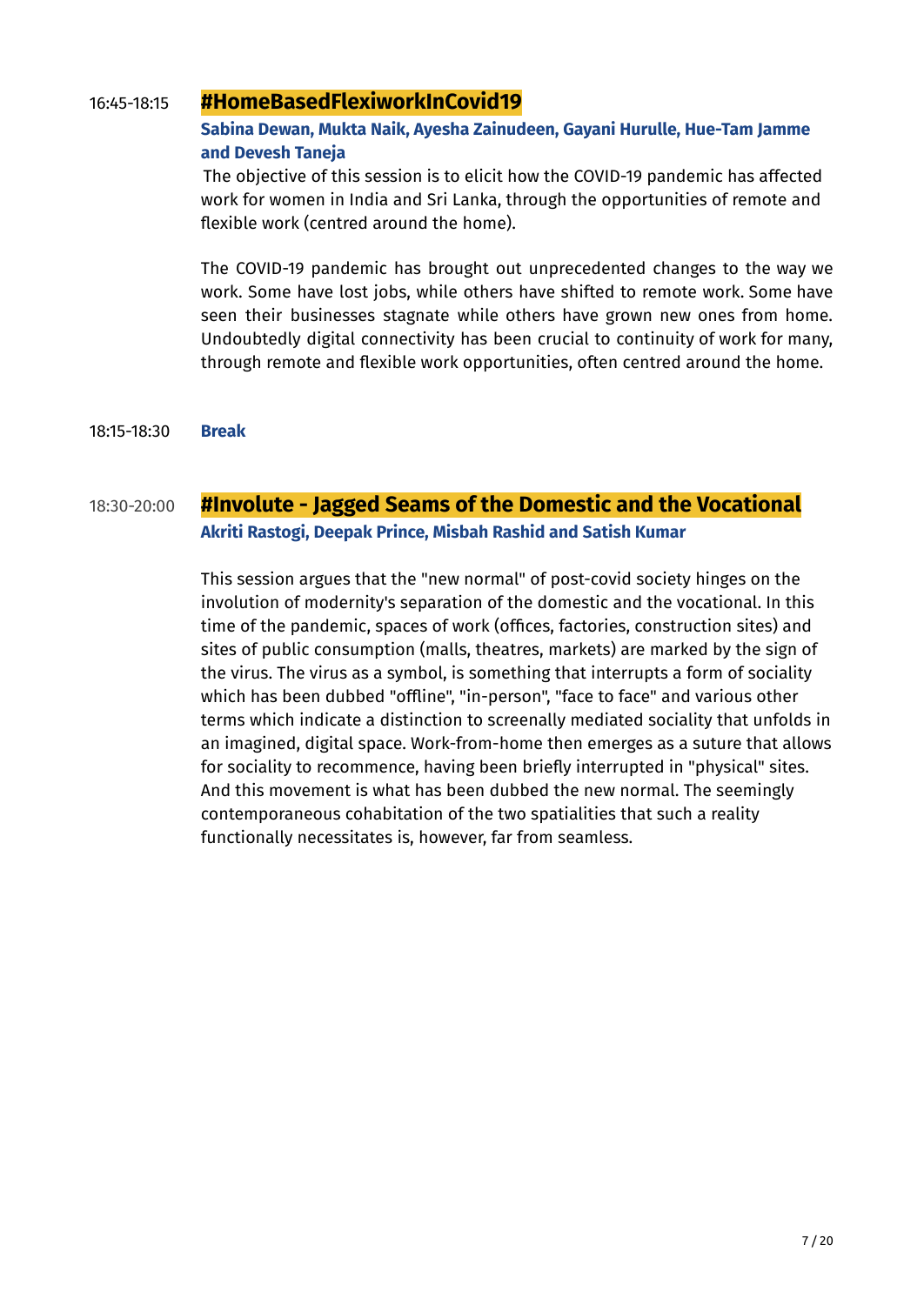## **Programme - Day 02, Thursday, May 26**

### 14:00-15:00 **#thismightnotbeonline Kaushal Sapre and Aasma Tulika**

Over the past two years, we have been experimenting with developing self-hosted servers as a way to address ideas around agency, capacity and enablement within internet infrastructures. The outcomes of these processes have developed into three projects that we would like to share through this session.

It is curious to us that technical activities that go into enabling seamless communication - talking to people about connecting to an unknown WiFi network, getting the ISP to assign you a static IP address, securing an exposed web server - are often accompanied by faint discomfort, anxiety, clumsy and tentative interactions. Such instances urge us to think about some questions - How do our infrastructures produce conditions on agency, access and enablement? What affordances of scale, capacity and mobility do they allow for? How does communication as a technical activity affect the very desire to communicate itself? We would like to use the session to generate conversations around these ideas.

#### 15:00-16:30 **#LetsMoveIn**

#### **Arathy Salimkumar, Faheem Muhammed, Hazeena T and Manisha Madapathy**

This is a collaborative session designed in the form of a workshop to understand the implications on social movements because of the onset of the Covid-19 pandemic in 2020. Movements of many kinds have moved geographies from public spaces to within the private space of the home. Not only has the nature of movements changed because of this, but we have seen the idea of home being transformed and gaining novel meanings like never before on a global scale. This metamorphosis had to undergo the collapse of inside and outside of home as two separate spaces which we often used to refer to. We were forced to shift most of our 'outside' lives to 'inside' breakout rooms. We want to collectively understand through this workshop, the different manifestations that movements have taken through digital media devices and its implications on the idea of home.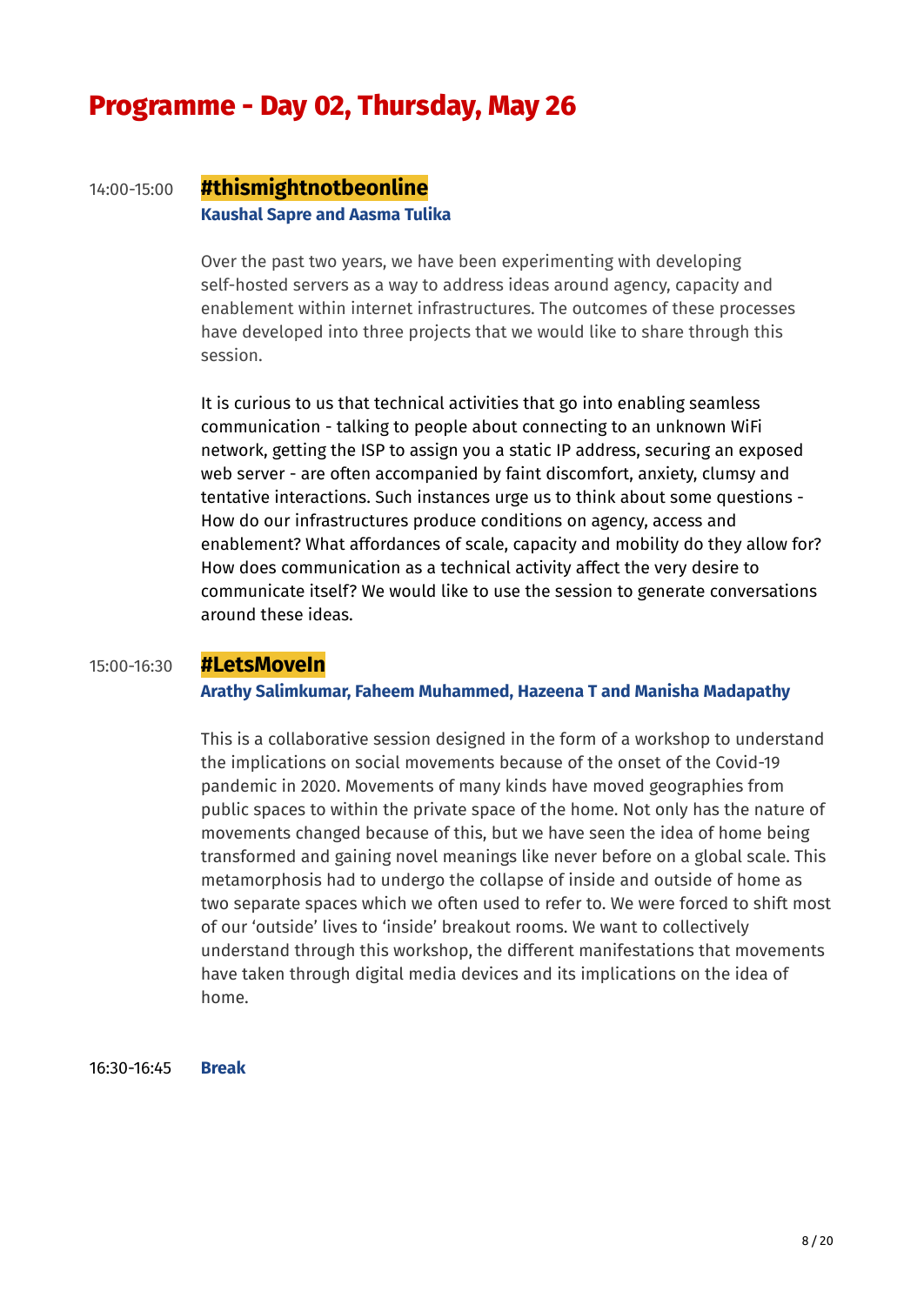### 16:45-18:15 **#IdentitiesVulnerabilitiesOpportunitiesDissent Saumya Tewari, Manisha Madhava, Dhrupadi Chattopadhyay and Aparna Bose**

The penetration of the internet, mobile phones, social media and multimedia has ushered in the digital revolution. The Digital society promised to be open, fluid and accessible cutting across the barriers of class, caste, gender and rigidities of social structures. It has tremendous scope and potential to contribute effectively to economic growth, social mobility and political participation, creating the possibilities of a more inclusive society across the globe. However, despite its inclusive potential, the existing gender disparities, discrimination, patriarchal structures and inequalities, faced by women has had a considerable impact on the digital gender divide, leading to the digital exclusion of women. This exclusion had further implications during the lockdowns as families were confined to their homes with access to the internet as their only window outside the home.

#### 18:15-18:30 **Break**

#### 18:30-19:30 **#LockdownsAndShutdowns**

#### **Michael Collyer, Joss Wright, Andreas Tsamados, Marianne Díaz Hernández and Nathan Dobson**

Internet shutdowns are a form of censorship which can have substantial economic and human rights implications. Despite the potential negative consequences, shutdowns are still used across the globe, and many social perspectives on shutdowns remain under-researched and poorly understood. For example, the relationship between internet shutdowns and one's sense of safety and freedom at home. This connection is pertinent given the COVID19 pandemic and government recommendations to work from home, which emphasised the importance of the internet and the ability to connect with others freely. By connecting with others online, we create a sense of digital community. While many are spending more time at home, shutdowns continued despite the increasing need for online communication. This session aims to understand community perspectives surrounding shutdowns and other forms of censorship, specifically focusing on one's "home".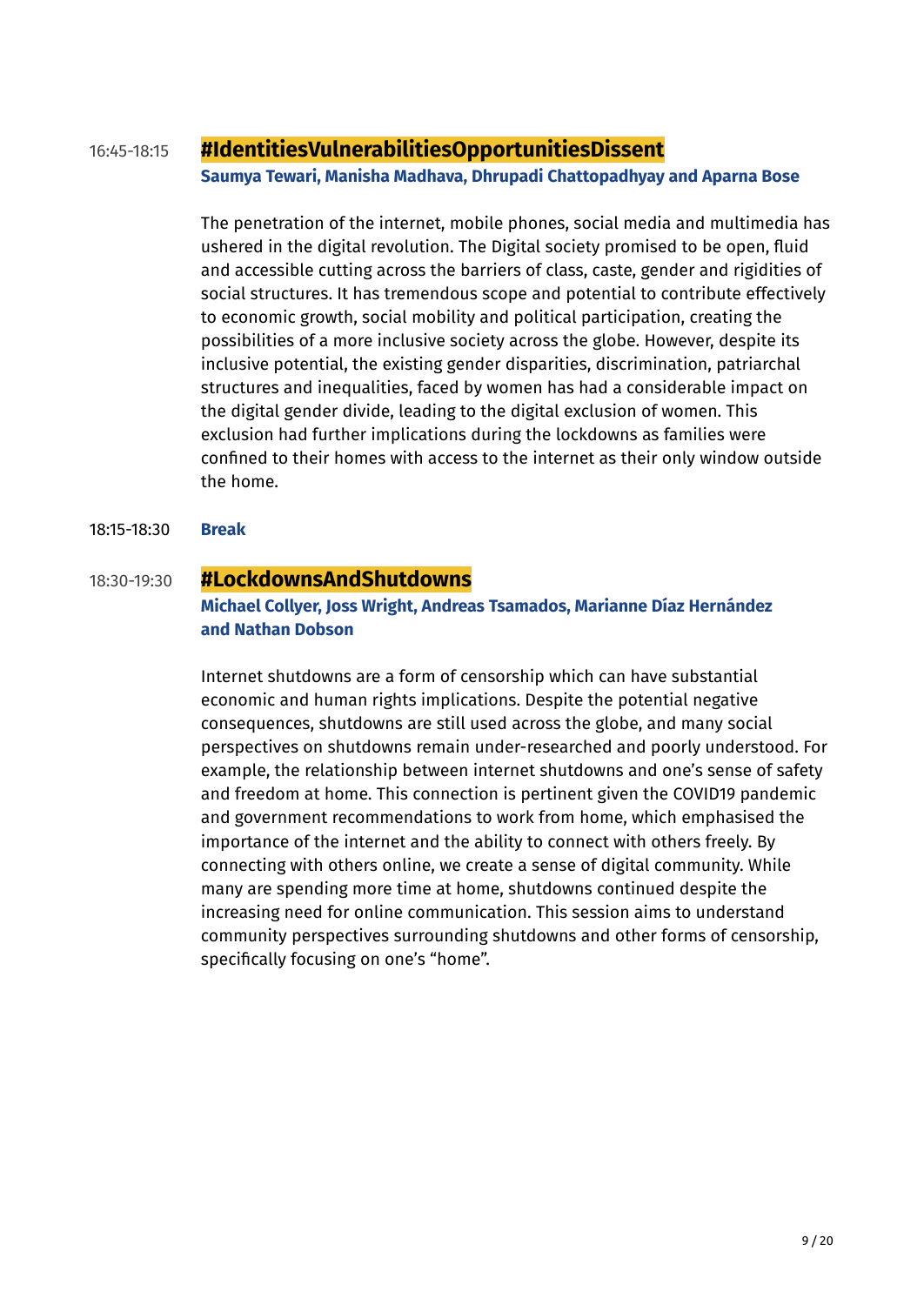## **Programme - Day 03, Friday, May 27**

#### 14:00-15:15 **#HomeAndTheInternet**

#### **Dona Biswas, Bhanu Priya Gupta and Ekta Kailash Sonawane**

This session is a presentation of two papers by the three team members on the theme of home and the internet for Dalit-Bahujan and Tribal students in India along the intersections of queer, disabled and North Eastern identity-based experiences. With qualitative interviews of women and queer students, and students with psychosocial disabilities in higher education, we bring out narratives of how the pandemic has affected the idea of home for them, how their cross-cutting intersectional identities have played a role in their experience of the real and the digital space, how the burden of labour has changed for women students in these times, how the social movements took shape within the contours of the home and on the internet, and what are the mental health impacts of these experiences on these students. The papers will be partly autoethnographic as the research questions have evolved from the personal experiences of the researchers themselves.

#### 15:15-16:45 **#DigitisingCrisesRemakingHome**

#### **Vidya Subramanian, Kalindi Kokal and Uttara Purandare**

The session is planned as a panel discussion between three scholars on three distinct, interconnected notions of home – specifically the home as a dwelling unit, an administrative unit (such as a municipality, a city, or a state), and a country (or a nation state) in the context of India. We intend to parse these ideas within the context of the ongoing Covid-19 pandemic to discuss notions of 'safety', 'trust', 'support', and 'access' by examining the digital turn in all three kinds of 'home'. The session will open with the scholars speaking to each other, and laying out the central ideas. The conversation between the three scholars will act as provocations to enable a larger discussion with other attendees.

16:45-17:00 **Break**

17:00-18:30 **Individual Presentations**

#### **#SocialMediaActivism**

#### **Anushka Bhilwar**

The said session is based upon the author's original study on social media as a means of protest in the new digital age. Based on the study "Social Media and Protest: A Case Study on Anti CAA Protest in India" and updating it to "Social Media and Protest: A Case Study of Protest in India during COVID-19" through this session the aim is to bring in light the new ways how dissent or movements of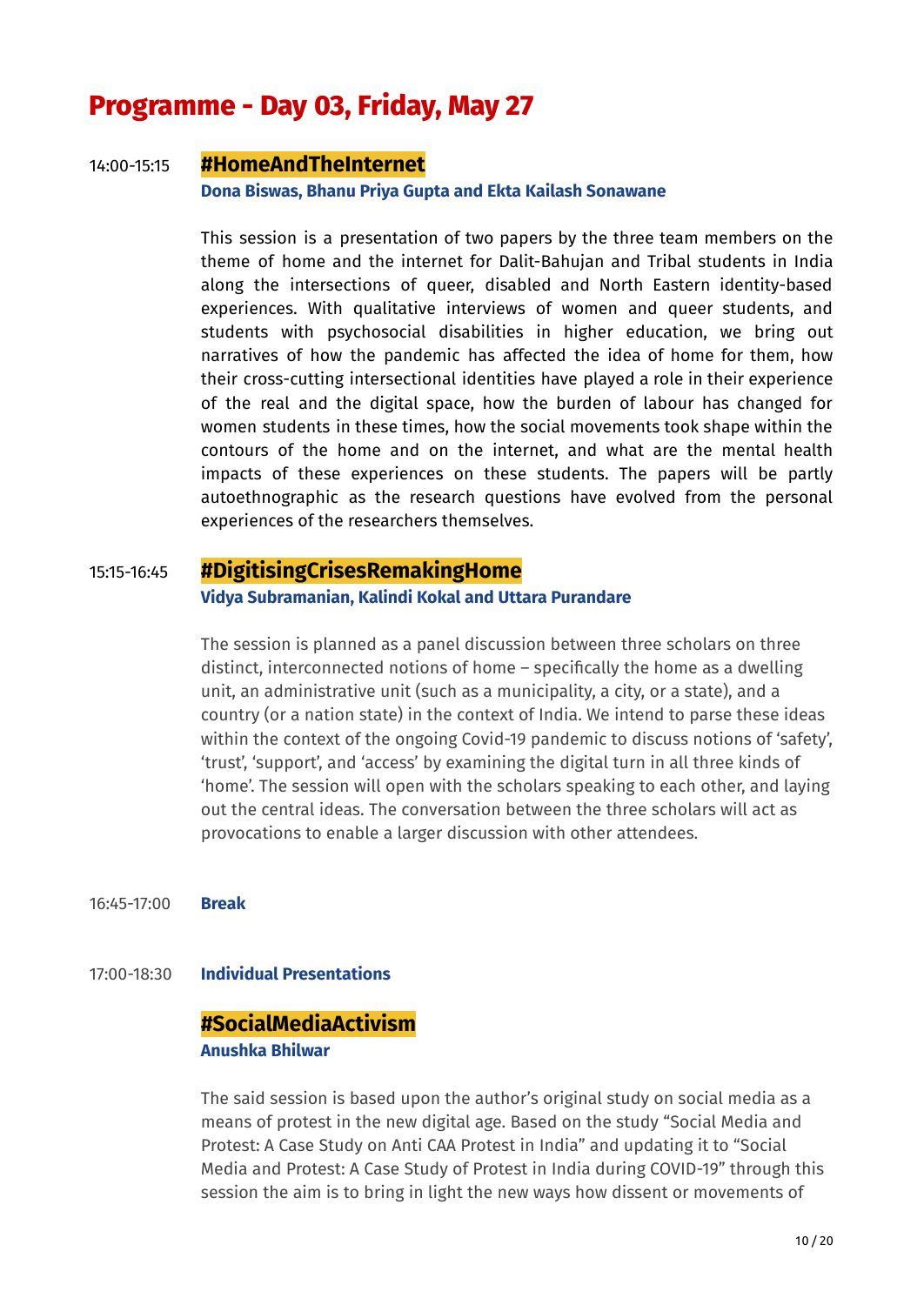resistance are being navigated. "Home" as being the theme of the conference becomes the central point of view in this study and to understand how resistance movement can be participated from home and the impact it makes. This study can be beneficial to understand the socio-political movements in India and usage of digital technologies in mass participation in these movements – these range from amplification of resources, organising gatherings etc.

### **#TransActandWhatFollowed - Access to care for transgender persons during the COVID-19 pandemic Brindaalakshmi K**

This session will be an individual presentation. Transgender persons were among the most severely affected during COVID-19 pandemic. The government of India made no special efforts to address the concerns of the transgender community during the lockdowns. Further hampering the access to their rights, the Government of India issued the rules for the new law, Transgender Persons (Protection of Rights) Act 2019 while the world was under a global lockdown. Transgender persons have had to go back to living in severely transphobic and abusive environments with their natal families. Access to healthcare and COVID-19 vaccination has also been a challenge for many transgender persons due to the lack of valid identification document. Digitisation of the process to change the name and gender on identification documents has made the situation worse for a historically silenced population group. The digital process has widened the gap in accessing healthcare and other support systems during the pandemic.

### **#"Going Home": Constructions of a Digital-Urban Platform Interface in Delhi-NCR**

#### **Anurag Mazumdar**

My ongoing fieldwork with taxi drivers in Delhi-NCR suggests that the "go-home" feature and its equivalent in platform apps such as Uber and Ola have generated a lot of interest. This feature matches drivers with rides to their preferred destinations – usually allowing drivers to choose one or two destinations of their choice in a working day (Uber India Help nd). In an environment of algorithmic governance where drivers feel a considerable loss of control and autonomy, this feature offers a semblance of control over their conditions of survival and mobility. Departing from the enthusiasm generated among platform taxi drivers, this paper explores what "home" signifies for platform cultures with specific attention to the social and material infrastructures that enable and contest "going home." The "home," as in other instances, conveys familiarity, comfort and (intimate) knowledges. How and why (if so) do platforms as an urban-digital-labour-capital interface rely on or negate these constructions? Does this arrangement offer an incremental step of negotiating interlocking conflicts and if so, how? In summary, this paper provisionally suggests that "home," as a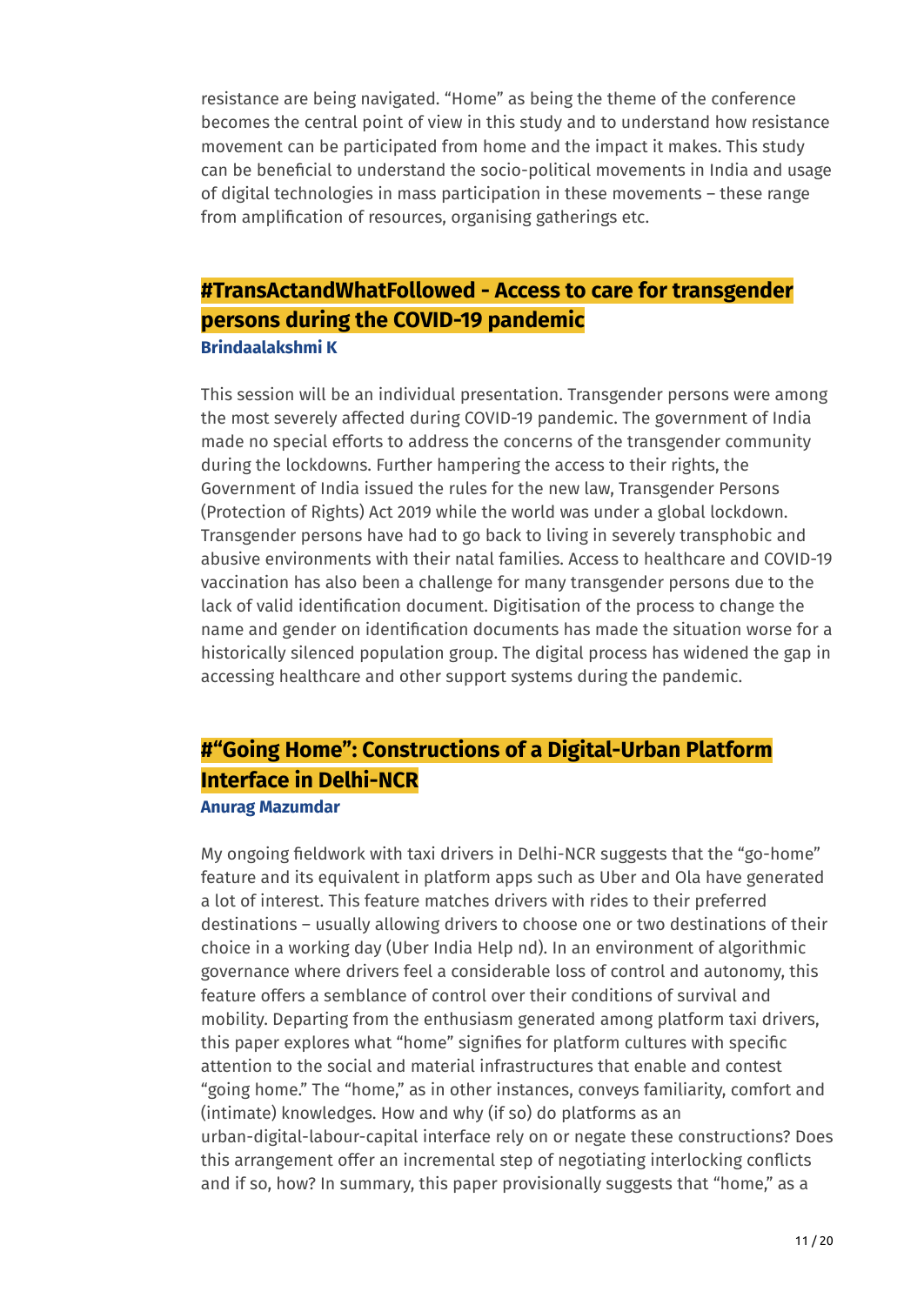feature and as an idea, may have been introduced by platform companies but its possibilities are not circumscribed by their designs.

18:30-19:00 **Closing Session**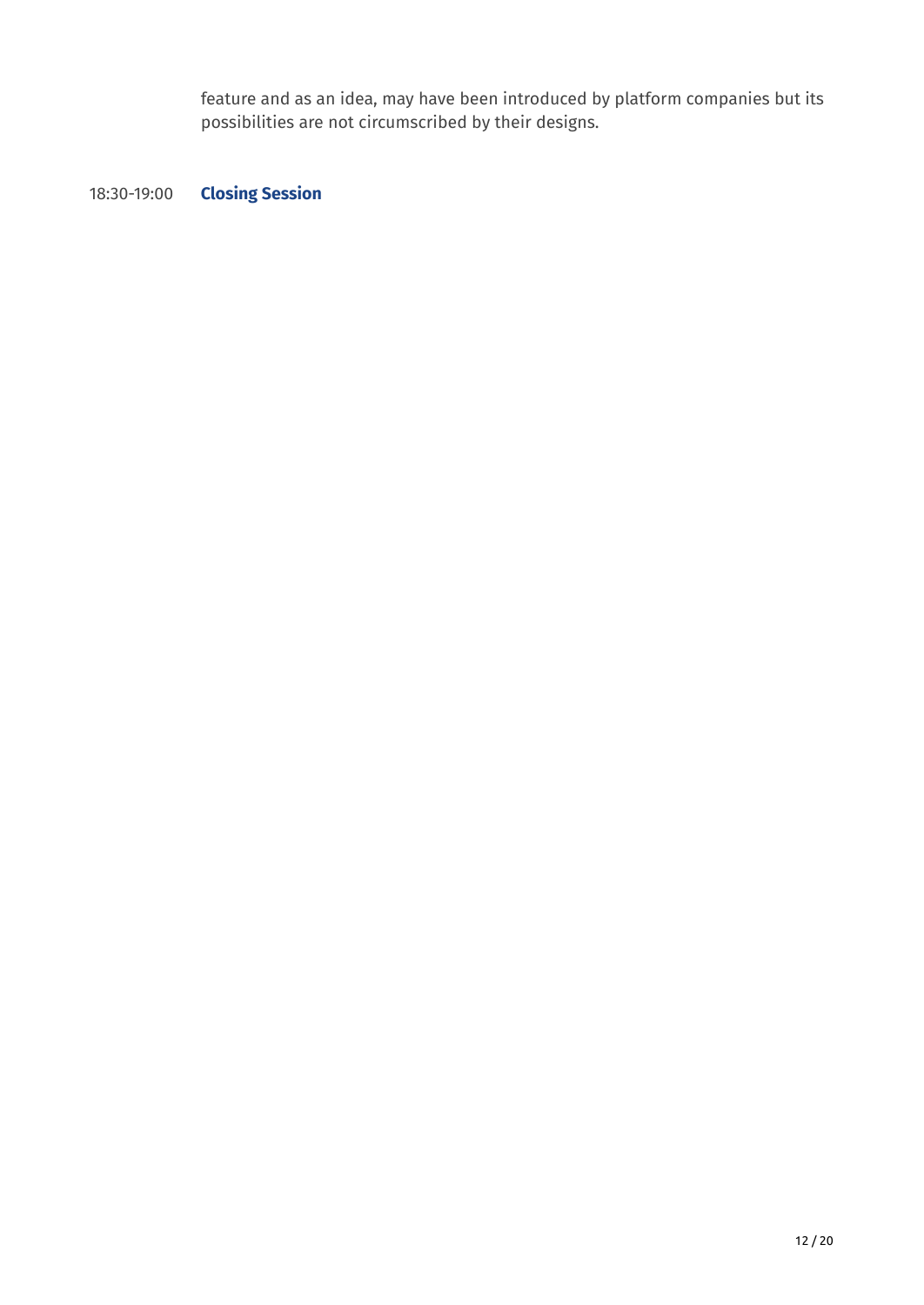# **Conference Participants**

**Aasma Tulika** (b. 1992) is an artist currently based in Delhi. She is interested in moments that disturb belief systems, and how mechanisms of control operate in such encounters experienced in everyday life. She locates technological infrastructures as sites to unpack the ways in which power embodies and affects narrative making processes. Her practice engages with narratives that circulate on social networks and mass media, to record and draw out experiences of ideological disorientations and slips. She has been a fellow at the Home Workspace Program 2019-20, Ashkal Alwan, Beirut, and is currently participating in Capture All: A Sonic Investigation with Liquid Architecture and Sarai. She is a member of the collective -out-of-line-, and collaboratively maintains a home server hosting thismightnotbe.online.

**Aayush Rathi** does interdisciplinary work on labour informalities, welfare systems and digitisation. He aims to make academic and policy contributions through socio-legal research amplifying the experiences of marginalised communities.

**Abhishek Sekharan** is a researcher working on issues of digital labour, informality, migration and gendered work in the Global South. He has studied applied economics and interdisciplinary urban studies. At CIS, he contributes to the digital labour project that aims to generate evidence on the rapid platformization of work in India and its implications for workers' rights and the Future of Work.

**Akriti Rastogi** teaches Film and Media Theory at School of Humanities and Social Sciences, GITAM (deemed to be) University, Hyderabad, and is interested in mapping cinema effects across contexts. Entry-level film professionals and media industry gatekeeping are her other interests.

**Ambika Tandon** is a senior researcher at CIS, where she leads programmes on gender, labour in the digital economy, and the impact of emerging technologies on social inequality.

**Andreas Tsamados** is a doctoral researcher at the Oxford Internet Institute focusing on human control over AI/ML applications within national security and defence. He is also developing the Algorithmic Resistance Cookbook, a guide to using data-driven tools and techniques to practice resistance against intrusive and repressive aspects of present-day algorithmic culture.

**Anurag Mazumdar** is a doctoral candidate at the Department of Geography & GIS, University of Illinois, Urbana-Champaign.

**Anushka Bhilwar** (pronouns: they/she) are a student of MPP (Masters in Public Policy) at the University of Stirling, Scotland and an alumnus of Ambedkar University, New Delhi. Their research expands to AI and tech-policies to contemporary political thought and conflict studies. Currently, she works as a freelance writer and storyteller for Glasgow Women's Library, Glasgow, United Kingdom and a contributing writer at People's History of South Asia.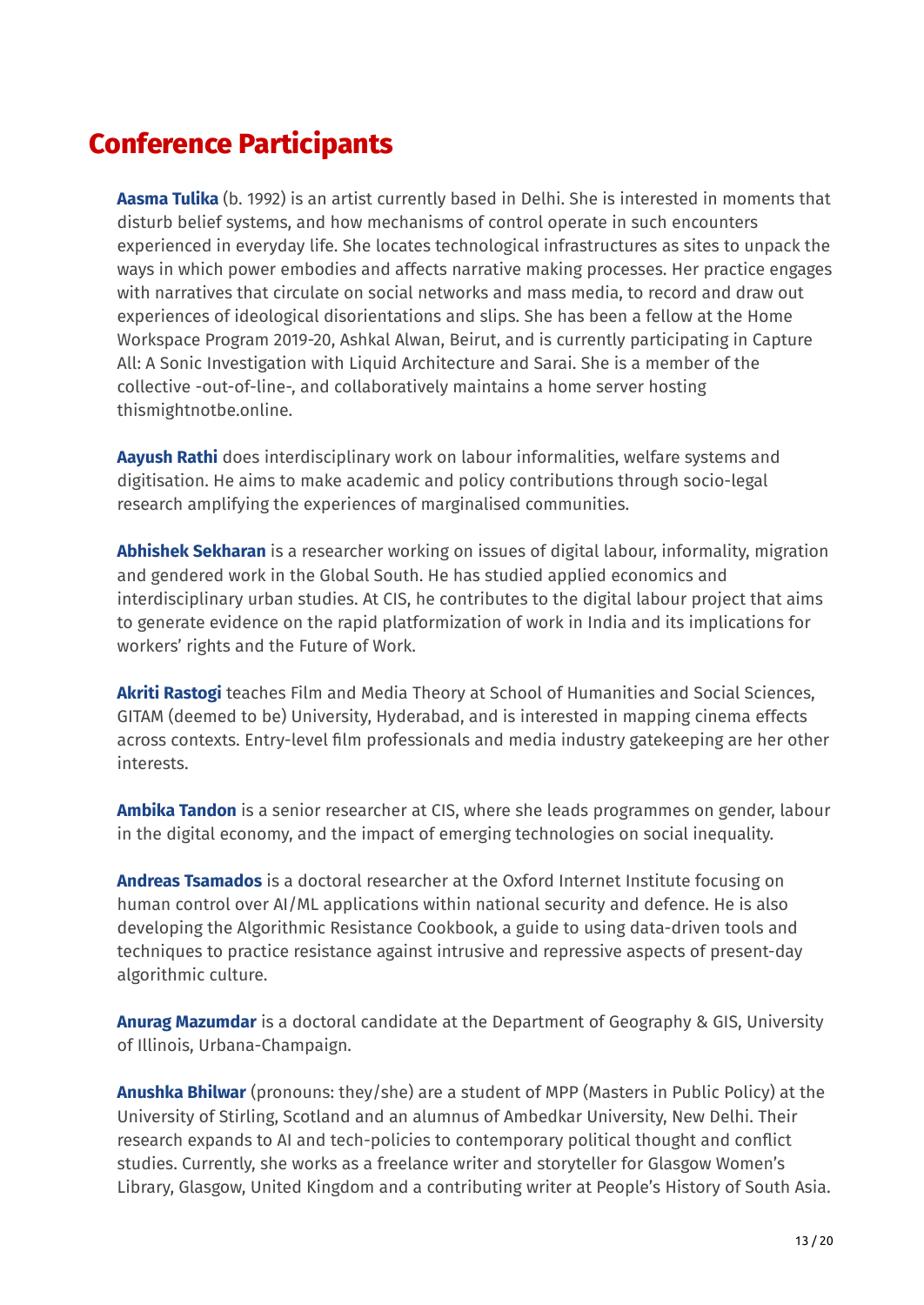In their previous endeavours they have worked within the capacity of a Research Associate and Technical Writer with United Nations Development Programme, New Delhi and Indian Institute of Public Administration, New Delhi.

**Aparna Bose** is an independent researcher and visiting faculty at the Department of Political Science, SNDT Women's University with an interest in International Politics, Foreign Policy Analysis, Area studies (mainly Africa), and Human Rights. Based in Mumbai, India, she has taught Political Science and International Relations courses at undergraduate and postgraduate levels at different institutions in Mumbai. She holds a PhD in African Studies from Mumbai University.

**Arathy Salimkumar** is a research scholar in the Department of Journalism and Mass Communication, Calicut University Campus. She is engaged in a research project mapping the emergence and furtherance of Identity politics in Indian Cinema. She is interested in the questions of political identity and the movements and struggles emerging in association with it in contemporary India.

**Ayesha Zainudeen** is a Senior Research Manager at LIRNEasia. Her core areas of interest lie at the intersection of technology and inclusion in the Global South, with a current focus on the future of work. She has 17 years' extensive experience in this field, having designed, managed, and led numerous research projects in the South and Southeast Asian region for clients such as IDRC (Canada), the World Bank, the Ford Foundation, the GSM Association, inter alia. In her current research, she is documenting how digital technologies are changing work opportunities and contexts in particular for women in South Asia. She is also mapping online job portals in the Asia Pacific to understand their potential as a data source for near-real-time labour market analytics.

**Bhanu Priya Gupta** is a PhD scholar in Disability Studies at Ambedkar University Delhi (AUD). Her research area is mental illness among Dalit-Bahujan women in the Hindi-speaking belt of India. She is a first-generation graduate who comes from the Bhadbunja community (most backward caste) of North India. She identifies as a Bahujan queer woman, a caregiver and person with mental illness. She has previously worked at National Campaign on Dalit Human Rights (NCDHR) as a Research Associate. She is also a writer and has published her works at Mad in Asia, Velivada, In Plainspeak, and Gaysi Family.

**Bishal Sinha** works as a Junior Research Fellow in the Department of English, Assam University. His Research interests include Postcolonial Studies, Film and Media Studies and Literary Gerontology.

**Brindaalakshmi. K** is Co-Lead, Queer & Digital at Point of View. They are authoring the study, Gendering of Development Data in India: Post-Trans Act 2019 for the Centre for Internet & Society, India as part of the Our Voices Our Future project supported by Association for Progressive Communications. They previously authored the study, Gendering of Development Data in India: Beyond the Binary for the Centre for Internet & Society, India as part of the Big Data for Development Network (2020). They are a queer rights activist and peer supporter working with the LGBTIQA+ community in India.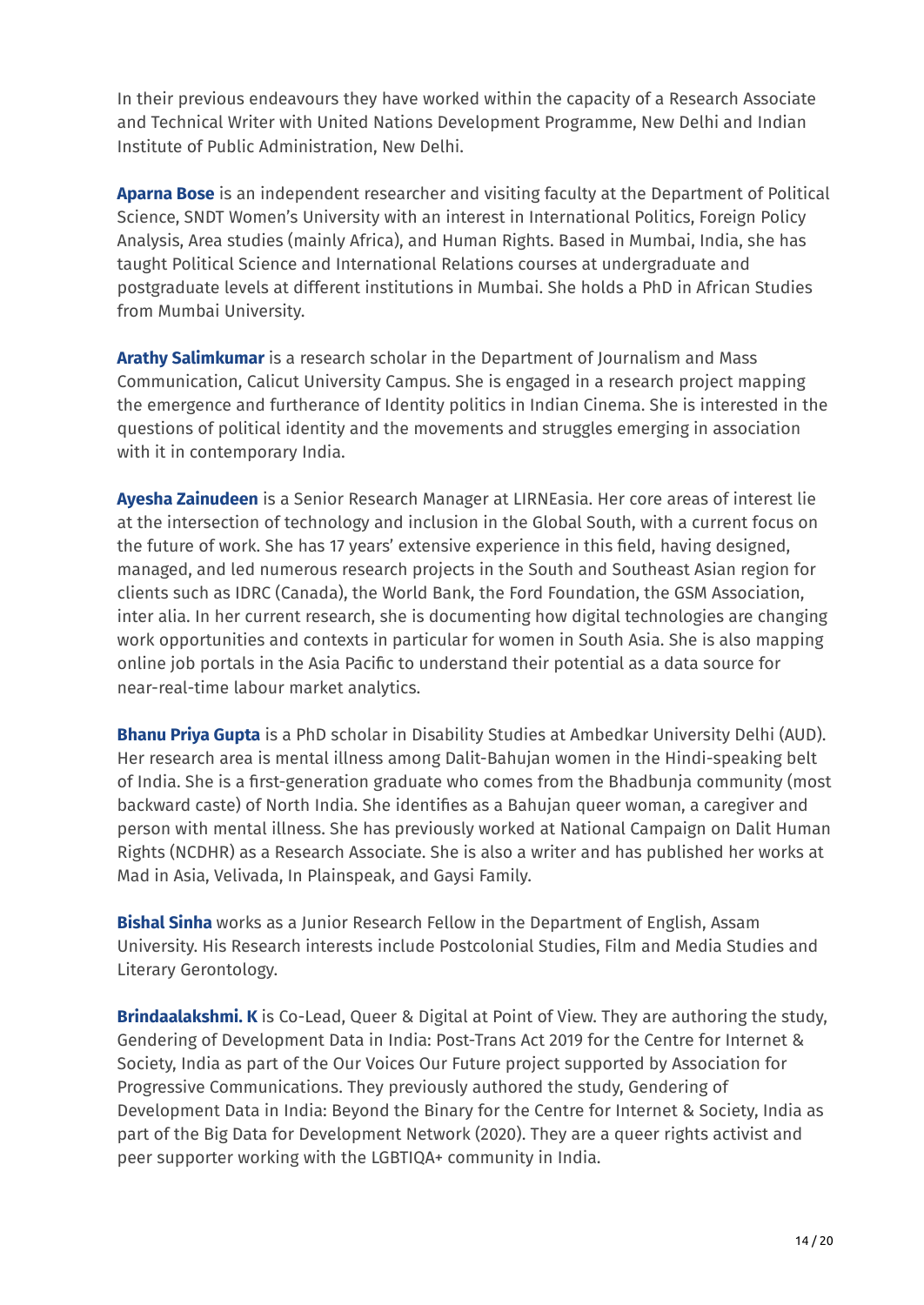**Chiara Furtado** is a research assistant with the digital labour team at CIS. Her areas of interest involve the political sociology and political economy of labour and digitalisation in the global south. She holds a degree in development and economics.

**Dona Biswas** is a PhD candidate in Women's and Gender Studies, studying in Dr. B. R. Ambedkar University Delhi (AUD) and Centre for Women's Development Studies (CWDS). Her research area is social movement and women in movement, working on Bodoland Movement in Assam. She belongs to Namasudra (SC) Bengali community, migrated Agricultural labourer, in Assam. She has previously worked at Nirantar: A Centre for Gender and Education, Delhi as a Research Assistant on Early and Child Marriage in India. Her writings have been published at Feminism in India, Velivada, and Sanghaditha.

**Dhrupadi Chattopadhyay** is an Assistant Professor at the Department of English, SNDT Women's University, Mumbai. She has been trained in literary studies at Lady Shri Ram College, New Delhi, Jawaharlal Nehru University, New Delhi and Ruprecht Karls Universitat, Heidelberg. Post-colonial studies, culture studies, Digital humanities and emerging literatures are her areas of interest.

**Deepak Prince** teaches sociology at School of Humanities and Social Sciences, GITAM (deemed to be) University, Hyderabad, and is interested in the anthropology of technology. Other interests include political anthropology, sts and public art. Inhabiting the Portal: Locking Down Spatialities of Advocacy and Justice

**Devesh Taneja** is the Co-Founder of Vyre, an innovative hiring platform that uses a mix of technologies to facilitate early talent discovery and engagement for the service sector workers. His current research interest lies at the intersection of Technology, Entrepreneurship, Financial Inclusion and Impact Investing. He has several years of experience in investment banking in India and the United States wherein he has worked in fundraising for small businesses. He holds a Masters in Business Administration from Yale University.

**Ekta Kailash Sonawane** belongs to Mahar (Dalit) community of Maharashtra. They did their Masters in Gender Studies from Ambedkar University Delhi wherein they wrote a dissertation on the intellectual history of class, caste and gender. They have worked as a journalist and researcher at Awaaz India TV and Institute of Human Development. Their work has been published at Dalit Camera, Indie Journal, Colour's Board, Feminist Collective. They have also published a feature article in Hindustan Times.

**Faheem Muhammed** is a research scholar in the Department of Electronic Media and Mass Communication, Pondicherry University. His work explores the role of digital technologies in resolving as well as exacerbating the status quo. His research interests include critical media studies, techno-culture, and social theories and policies, with an insight into theories of race, gender, colonialism, and social inclusion and exclusion.

**Gayani Hurulle** is a Senior Research Manager at LIRNEasia, where she researches digital policy and regulation, digital inclusion and the future of work across South and Southeast Asia. She is currently assessing impacts of COVID-19 on labour markets in India and Sri Lanka, as well on technology adoption, platform use and education. She is also an external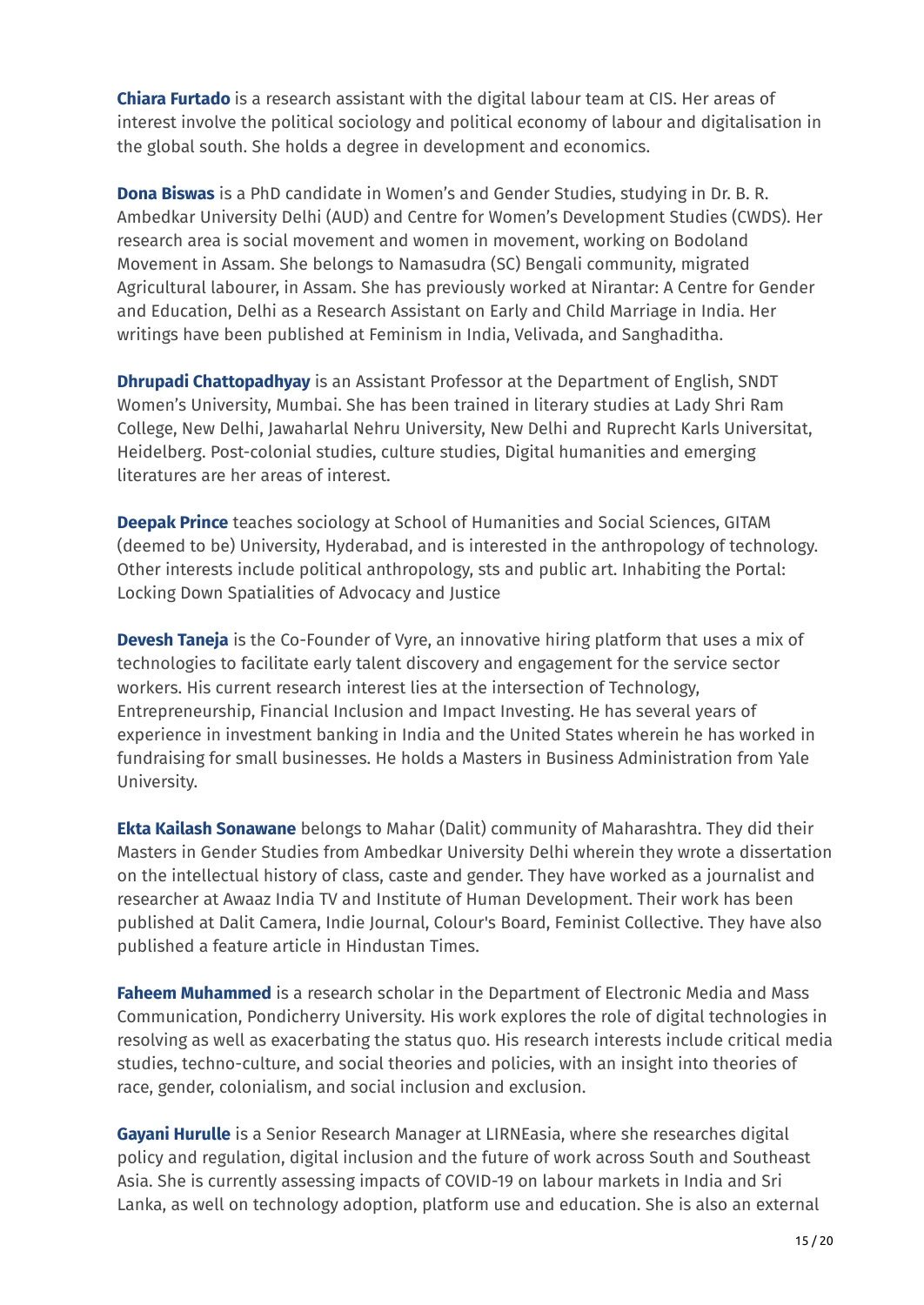consultant at EY, where she is conducting World Bank Digital Economy Assessments. She has worked with varied clients such as the Ministry of Digital Infrastructure and Information Technology of Sri Lanka, IDRC, UNESCAP and Mozilla.

**Hazeena T** is a research scholar in the Department of Communication, University of Hyderabad. Her research interests include social change communication and politics of knowledge. She is interested in understanding the dynamics of knowledge politics in grassroots initiatives and its implications for communities involved.

**Hue-Tam Jamme** is Assistant professor, School of Geographical Sciences and Urban Planning, Arizona State University. She studies urbanisms in transition from a comparative perspective. Using a range of qualitative and quantitative methods, she focuses on the lived experience of societal transformations. Her research explores in particular whether the development of information and communication networks shapes inclusive urban spaces. Jamme currently leads a research project centred on the gig economy and women's upward mobility and in the capitals of Cambodia, Myanmar, and Thailand. In previous research, she investigated the socio-spatial consequences of the transition towards auto-mobility in Vietnam.

**Joss Wright** is the Co-Director of the Oxford EPSRC Cybersecurity Doctoral Training Centre; Co-Director of the Oxford Martin Programme on the Illegal Wildlife Trade; and Senior Research Fellow at the Oxford Internet Institute. His work focuses on computational approaches to social science questions, with a particular focus on technologies that exert, resist, or subvert control over information.

**Kalindi Kokal** is Post Doctoral Fellow, Centre for Policy Studies, IIT Bombay. She has a doctorate in law from the Martin Luther University, Halle-Wittenberg, Germany. Her doctoral work centred on understanding how non-state actors in dispute processing engage with state law. Her dissertation is an ethnographic study of dispute-processing mechanisms in two rural communities in the states of Maharashtra and Uttarakhand in India. She works on understanding how the manner in which people actually experience state law coupled with their perceptions of dispute resolution and state courts underscore the need to explore broader understandings of law and dispute resolution.

**Kaushal Sapre** (b. 1990) is an artist based in Delhi, India. He studied physics and chemical engineering before completing his masters in visual art practice in 2017. His work addresses everyday experiences of living within contemporary technical systems, in an effort to think through conceptions of subjecthood, agency and community. His practice often gets articulated through traces of activity within precarious infrastructural arrangements. He is currently - participating in the curatorial fray of Powerlines Cicada Metal Drawl, supported by Rockbund Art Museum, Shanghai; contributing to conversations around the social experience of telecommunication with -out-of-line-; maintaining a web server infrastructure with thismightnotbe.online; facilitating courses around digital media and technology at Ambedkar University Delhi.

**Malavika Goyal** is a Gender and Sexuality Facilitator and Consultant, and a Dance/Movement Therapy Practitioner, currently working with the Freedom Rising Program as the North India Facilitator and as a gender consultant with Breakthrough Trust.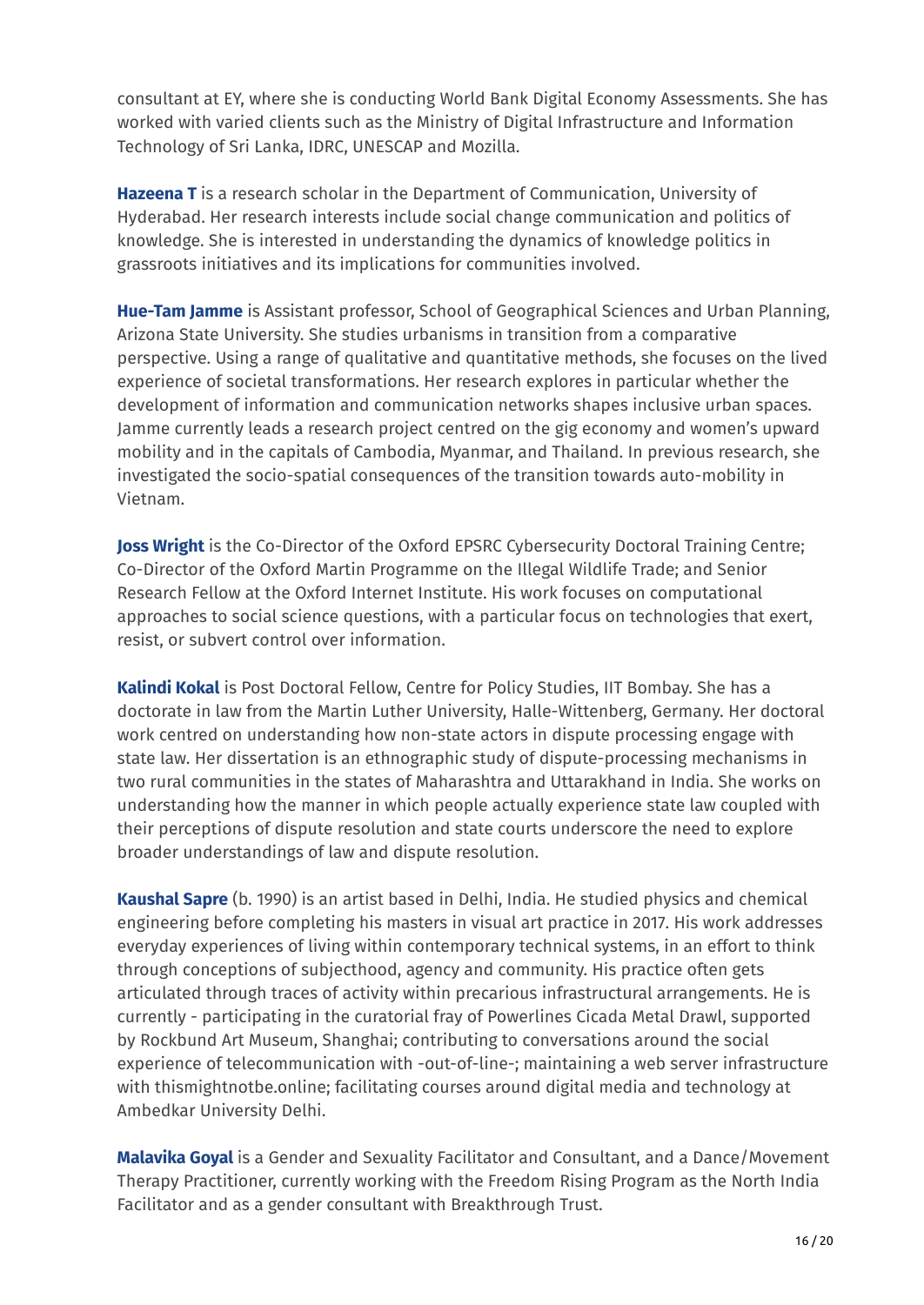**Manisha Madapathi** is a research scholar in the department of communication, in the University of Hyderabad. Her thesis project focuses on the phenomenon of internet shutdowns in India and the implications it has on the several stakeholders involved. She is interested in the processes of congregation and assembly during movements, and what channels enable it.

**Manisha Madhava,** PhD (Jadavpur University) is an Associate Professor and Head oF Department of Political Science, SNDT Women's University, Mumbai. Her areas of research interest include Parliamentary Democracy in India with special reference to Lok Sabha, state parties in India and social media and politics. She is the author of State Parties in India: Parliamentary Presence & Performance (Gyan, 2020) and co-editor of Indian Democracy: Problems and Prospects (Anthem, 2009). She is currently working on an ICSSR Sponsored Major Research Project on Women as 'Subjects' in Digital Media; Participating, Vulnerabilities and Empowerment.

**Marianne Díaz Hernández** is a #KeepItOn Fellow at Access Now. Marianne is a Venezuelan lawyer, digital rights activist, and fiction writer, currently based in Santiago, Chile. Her work focuses mainly on issues regarding online freedom of speech, privacy, web filtering, internet infrastructure and digital security. She founded the digital rights NGO Acceso Libre, a volunteer-based organization that documents threats to human rights in the online environment in Venezuela. Before joining Access Now, Marianne worked as a public policy analyst for the Latin American NGO Derechos Digitales. She's volunteered for Global Voices, particularly for the Advox project, since 2010. She has also published several fiction books, and co-founded the small press Casajena Editoras. In 2019, she was recognized with the "Human Rights Hero" award, granted by Access Now, for her "research and leading advocacy efforts against invasive measures taken by the Maduro government in Venezuela. She's currently working towards a Master's Degree in Narrative Writing at Alberto Hurtado University.

**Michael Collyer** is an OTF Senior Fellow in Information Controls and a Doctoral Candidate at the University of Oxford. His research interests are information controls, Bayesian statistics, machine learning, and natural language processing.

**Misbah Rashid** teaches political science at School of Humanities and Social Sciences, GITAM (deemed to be) University, Hyderabad. Her research is on Gender in Islamic Jurisprudence, interpretation of Muslim Personal Law. She has worked in the past with developmental organisations that look at the impact.

**Mukta Naik**, a Fellow at Centre for Policy Research, is an architect and urban planner. Her research interests include housing and urban poverty, urban informality, and internal migration, as well as urban transformations in small cities. At CPR, she focuses on understanding the links between internal migration and urbanisation in the Indian context. Recently, she has worked on gendered experiences of the labour market and related mobilities. She is currently involved with a project on examining the ways in which women's platform work in India is impacted by corporate and government policy.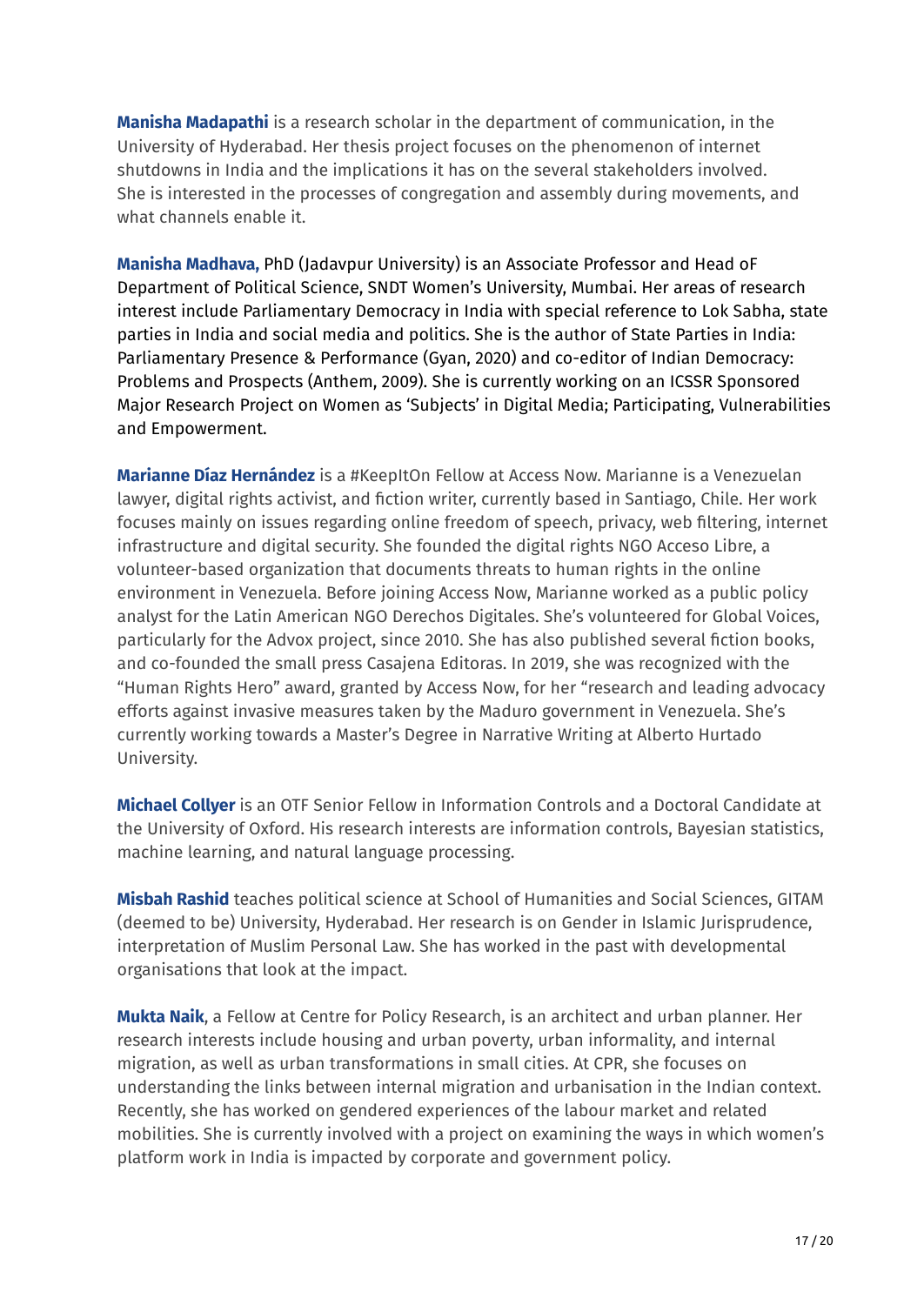**Nathan Dobson** is a Postdoc at the Centre for Socio-Legal Studies, Oxford. He has a PhD in Anthropology from the University of California, Irvine. His current research is on internet shutdowns in relation to elections and violence in Africa. He has a background in African Studies and has worked at the University of Florida, USA, and the University of Birmingham, UK.

**Nisha Subramanian** is pursuing a PhD in Anthropology at Ashoka University. Their work explores rights of forest dwelling communities and temporalities of justice and injustice within the space of the forest.

**Pranav M Bidare** is the Communications Lead at CIS. He has studied humanities and law at National Law School of India University, Bangalore. His previous work at CIS has primarily centred on Artificial Intelligence research, and research on issues surrounding Privacy, Cyber-security, and the Future of Work.

**Rhea Bose** is pursuing her PhD in The School of Development Studies (SDS), TISS Mumbai. Her work looks at the intersections of cyberspace and queer theory.

**Sabina Dewan** is Founder and Executive Director of the JustJobs Network, which she began with John Podesta in 2013. She is also a Senior Visiting Fellow at the Centre for Policy Research in India, and a Non-Resident Fellow at the Carsey School of Public Policy at the University of New Hampshire. Before this, Dewan served as a Senior Fellow and Director for International Economic Policy at the Center for American Progress in Washington DC. Dewan's research focuses on delineating strategies for job creation and workforce development. She works closely with governments, businesses, multilateral and grassroots organisations providing critical labour market information to improve interventions aimed at generating more and better employment, and cultivating employability, especially for women, youth and marginalised groups.

**Satish Kumar** has developed and taught courses in the literatures, histories and cultures of Africa and the African diaspora, Ethnic American literatures, immigrant and migrant literatures and survey courses in World Literature. His research is on South Asian and African literatures.

**Saumya Tewari** (PhD in Development Studies, TISS, Mumbai) is an independent researcher with an interest in comparative politics, reforms, transparency & accountability and gender. Currently based in Lucknow, India, she has taught undergraduate and postgraduate courses in Public Policy and Political Science at different institutions in Mumbai and at Kumaun University in Nainital. She has worked as a policy writer with IndiaSpend, tracking public policy concerns in health, education, governance, election data and gender. She also holds a PG Diploma in Public Policy from ISS, The Hague and is an honorary fellow at the Centre for Multilevel Federalism, Institute of Social Sciences, New Delhi.

**Saumyaa Naidu** is a Design Researcher at CIS. She is a Communication Design graduate from the National Institute of Fashion Technology, Delhi, and has a master's degree in Social Design from Ambedkar University Delhi. She works on critically examining the role of design in digital technologies, specifically in areas such as Digital Identities, Privacy, and AI.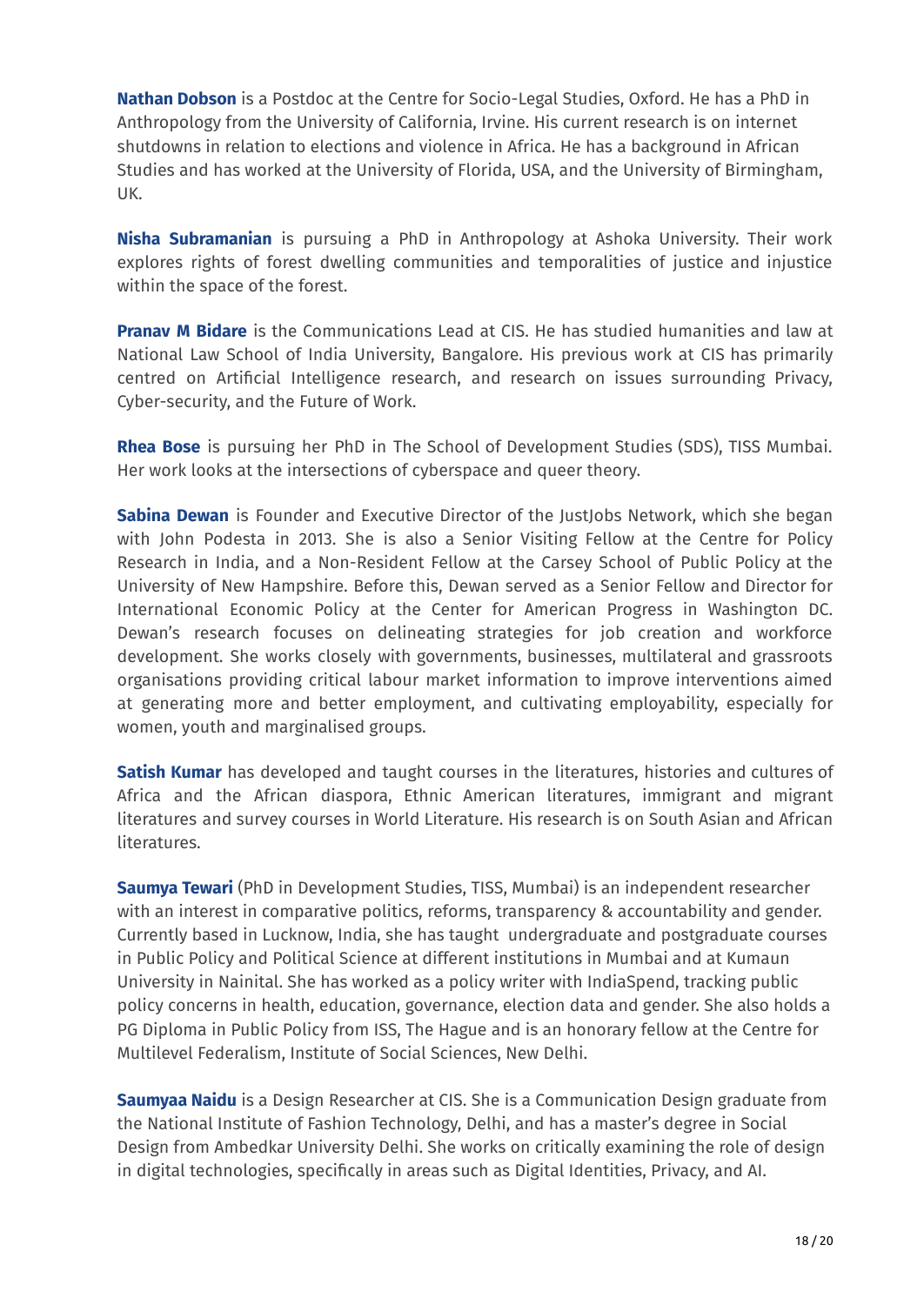**Shweta Mohandas** is a Policy Officer at the Centre for Internet and Society, India. Her areas of work and interest include Artificial Intelligence, Privacy, and Intellectual Property Rights and India's policies surrounding them. She is currently researching on the development and use of voice based technologies in India, with a focus on languages, accessibility and privacy.

**Puthiya Purayil Sneha** is a Senior Researcher with the Centre for Internet and Society (CIS), Bengaluru. Her areas of interest include digital media and cultures, higher education and pedagogy, and access to knowledge. Her recent work comprises writing on digital humanities, with a focus on the digital turn in archival practices in India, and exploratory research and collaborative work on mapping digital language practices and efforts to create a multilingual internet.

**Sunanda Kar** works as a research student in the department of Humanities and Social Sciences, National Institute of Technology, Silchar, Assam. Her research interests include Digital Humanities, Literary studies, and New Media.

**Vidya Subramanian** is Raghunathan Family Fellow, South Asia Institute, Harvard University. She is an interdisciplinary scholar whose research interests lie at the intersection of technologies and societies. Her current research investigates the changing nature of citizenship in the technological society we now inhabit. Focusing on India, her research is loosely framed by two large issues: the first is the colonisation of the everyday so-called real world by the digital; and the second is how power permeates and is implicated in such technologies.

**Uttara Purandare** is PhD Researcher, IITB-Monash Research Academy. She is pursuing her PhD in Public Policy under a joint programme offered by IIT Bombay and Monash University. Her area of research is smart cities. Looking specifically at the intersection of technology, gender, and governance, Uttara's research focuses on how safety and surveillance are constructed by the smart city rhetoric and the role of private sector firms in governing the smart city. The COVID-19 pandemic and the technologies that have been introduced by national governments and smart cities purportedly to curb the spread of the virus have raised interesting questions about privacy and citizens' rights during a crisis. Uttara is presently exploring some of these questions within the Indian context.